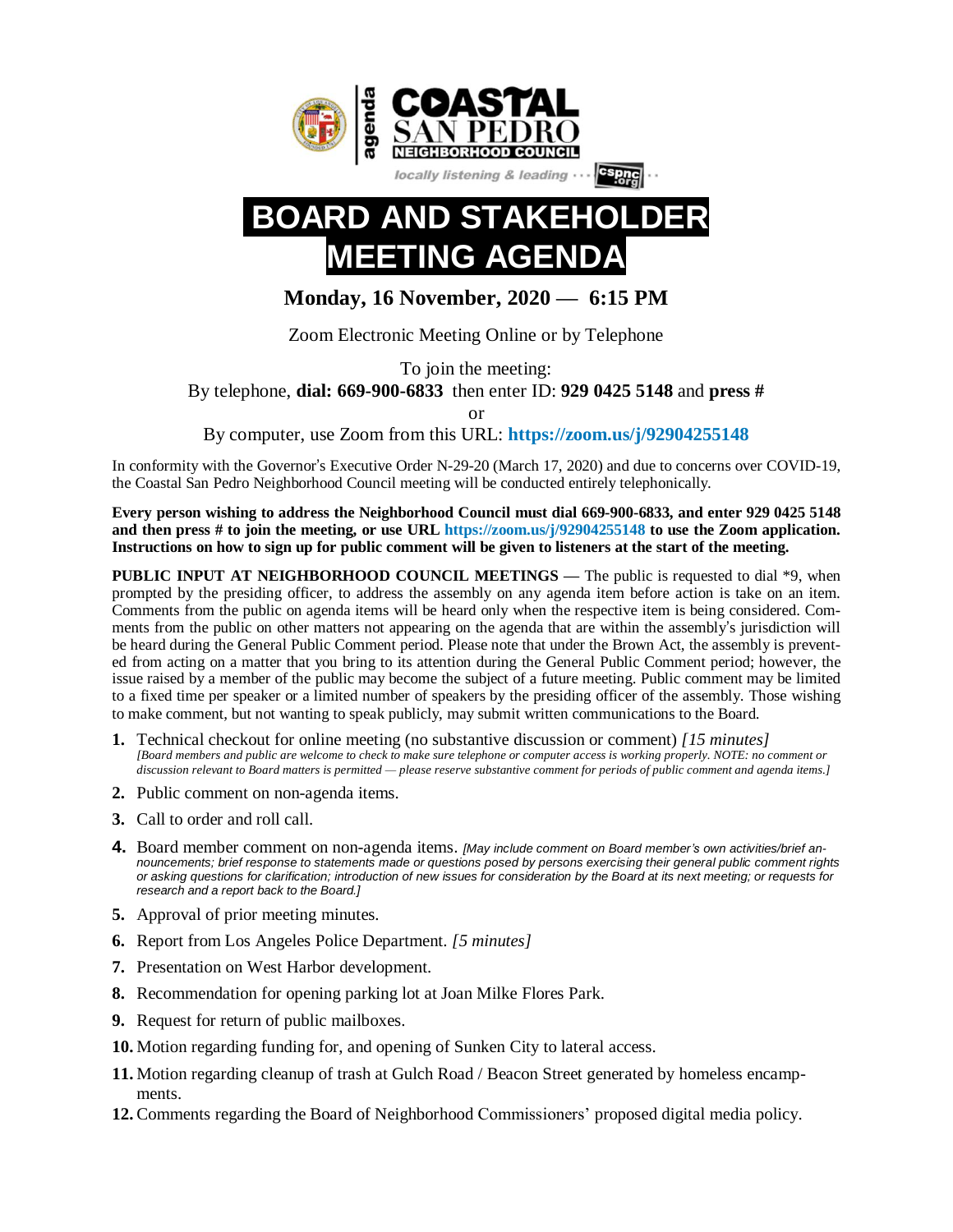- **13.** Re-evaluation of risks posed by Rancho liquid propane storage facility.
- **14.** Committee reports.
- **15.** Treasurer's report.
- *Budget and Finance (Consent Calendar)*
	- 16. Approval of Monthly Expenditure Reports for September.
	- 17. Approval of Monthly Expenses, including approval of Treasurer's payment of all recurring Neighborhood Council expenses including (but not limited to) Lloyd Staffing, The Mailroom, Angels Gate Cultural Center meeting expenses, vendor(s) for meeting refreshments, and office supplies.
	- 18. Reallocation of budget funds.
- **19.** Appointments of committee officers, committee members, and Board representatives.
- **20.** Announcements.
- **21.** Public comment on non-agenda items.
- **22.** Adjournment.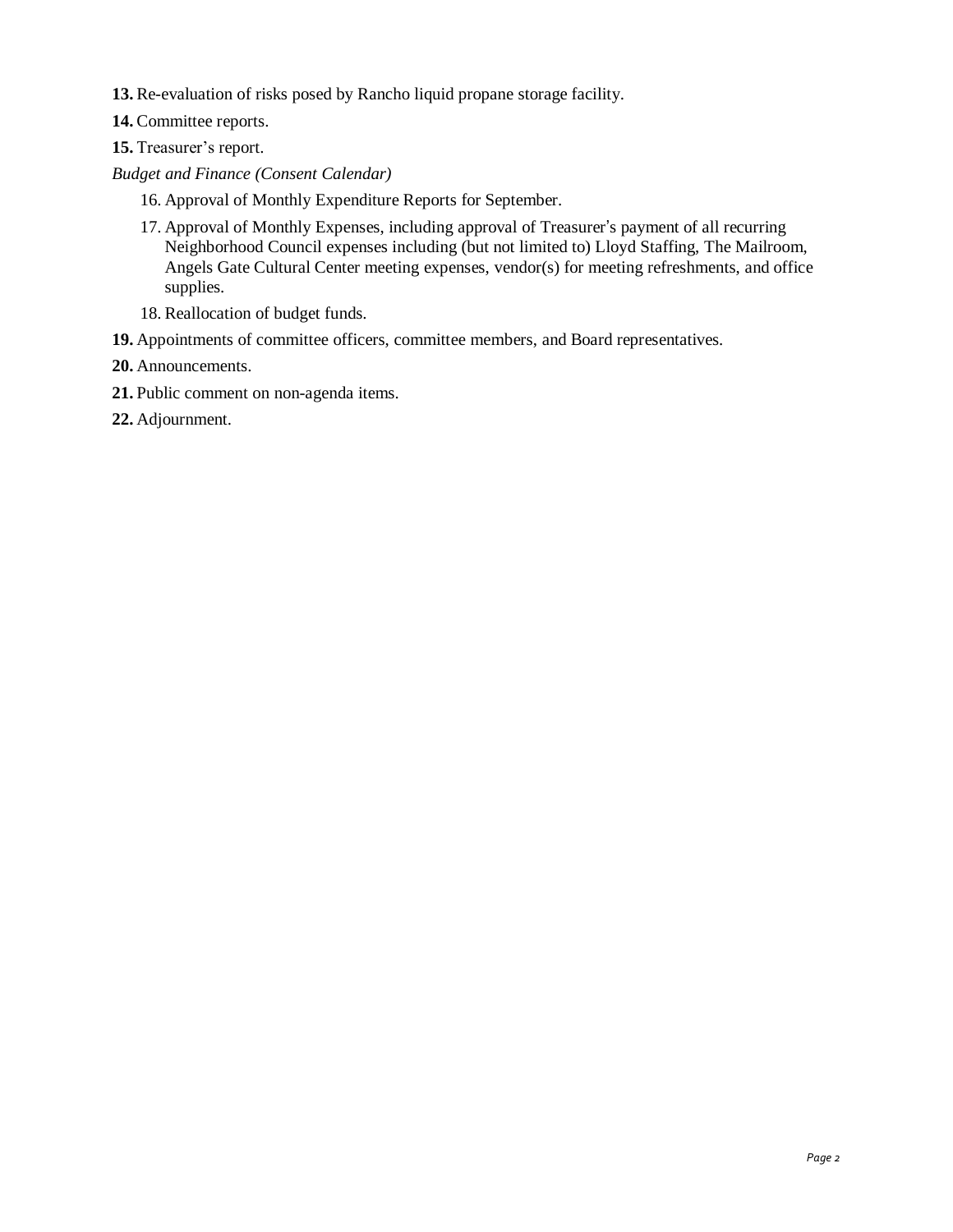# **8. Recommendation for opening parking lot at Joan Milke Flores Park.**

#### *Coastline and Parks Committee*

*Whereas*, people are parking dangerously along the north side of Paseo del Mar by Joan Milke Flores park creating a hazard for cyclists, pedestrians, and other drivers, and

*Whereas*, Point Fermin Park is completely open to public parking,

*Resolved*, Coastal San Pedro Neighborhood Council urges the Department of Recreation and Parks to reopen the Joan Milke Flores parking lot during park hours, and

*Further Resolved*, the Coastal San Pedro community is very concerned about these problems and requests that the Department of Recreation and Parks and Department of Transportation work with the community on other solutions as well.

#### **9. Request for return of public mailboxes.**

*Coastline and Parks Committee*

*Resolved*, Coastal San Pedro Neighborhood Council requests Congresswoman Nanette Barrigan help us to have the mail boxes that were recently removed from 1840 South Gaffey Street and the two in front of the main post office on Beacon Street returned.

Be it further resolved, the Coastal San Pedro Neighborhood Council requests that a mailbox be returned to the northwest corner of Pacific Avenue and West 39th Street.

#### **10. Motion regarding funding for, and opening of Sunken City to lateral access.**

*Coastline and Parks Committee*

*Whereas*, the Sunken City area of Point Fermin Park as well as Point Fermin Park in general and the Pacific Overlook provide some of the state's most spectacular ocean view sheds, and

*Whereas*, the California Coastal Act, certified Coastal San Pedro Land Use Plan, and San Pedro Specific Plan require that Sunken City be opened for lateral access to the public as a visitor serving destination in order to enjoy the spectacular views, and

*Whereas*, the Appendix C special features map of the San Pedro Specific Plan (see attached) indicate that opening Sunken City to lateral access is third in order of priority—even over the Lighthouse trails—and that the map also shows where the Sunken City trail leads, and

*Whereas*, the City of Los Angeles funded a \$100,000 geotechnical study to determine the feasibility of opening Sunken City to lateral access, and

*Whereas*, the geotechnical study revealed that while the lower portion of Sunken City is and would likely remain unstable, but that the upper portion of Sunken City where lateral access would be allowed IS stable, and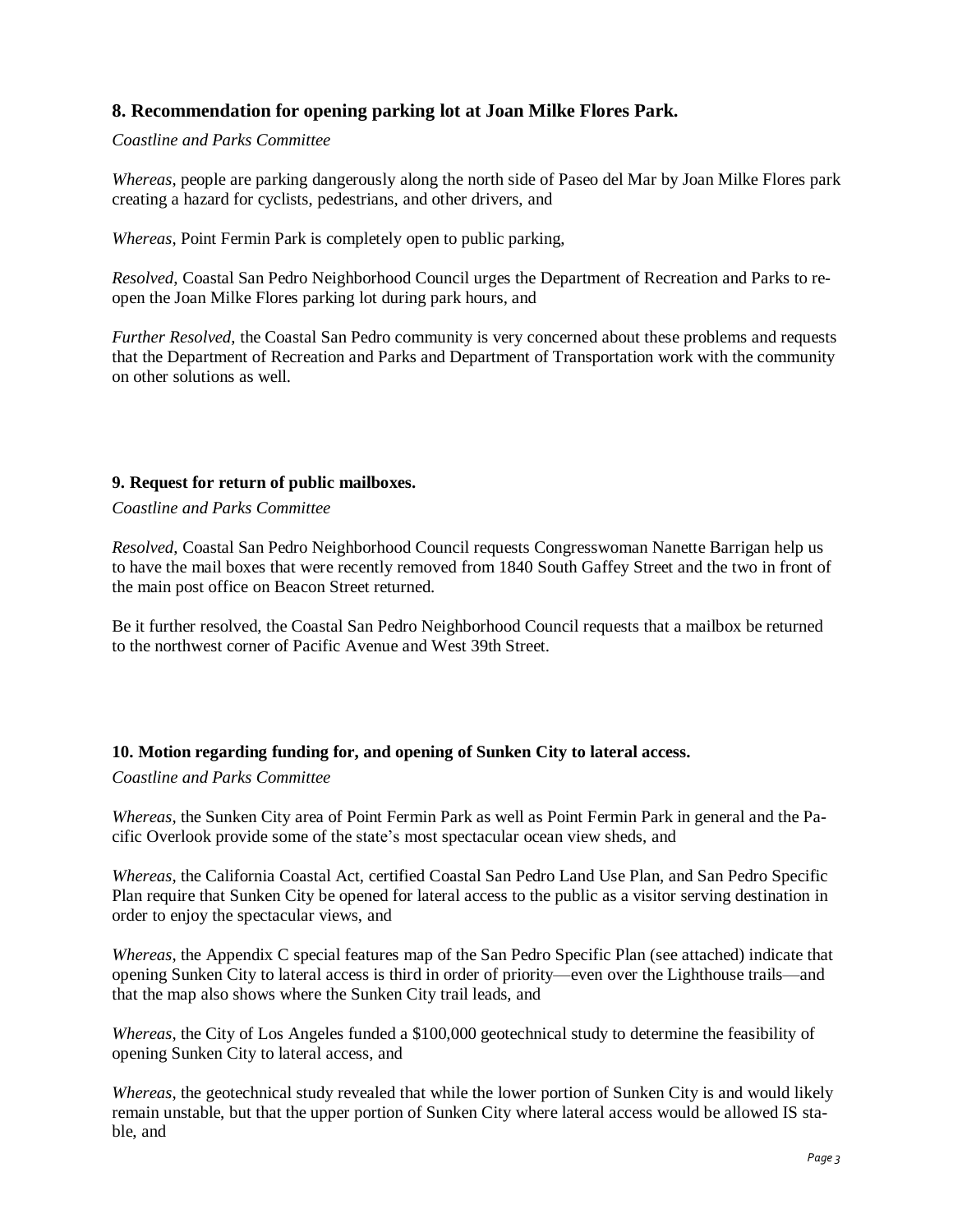*Whereas*, the geotechnical study concluded that the area could be prepared for lateral access at an esti-mated cost of between \$3.5 million and \$5 million, and

*Whereas*, the general manager of the Department of Recreation and Parks (RAP) Michael A. Shull has told the community that he didn't want to use a piecemeal approach but would open Sunken City to lateral access if the entire funding required could be found and allocated, and

*Whereas*, as an example "on December 13, 2017, the Board of Recreation and Park Commissioners (Board) (see attached contract and analysis) approved a proposed agreement with Playpower, Inc. (Contractor), which was later approved by the city council, for as-needed purchase of playground equipment, surfacing, site furnishing and related products and services for a period of four years with one one-year renewal option. The annual contract ceiling amount is \$7 million, and the funding for the projects will be provided from various funding sources, including, but not limited to future County Measure A, Proposition A, Proposition 1C, Proposition K, Quimby, various grants, and donations, and

*Whereas*, every new apartment development in San Pedro is required to provide Quimby funds which are controlled by the council office, and

*Whereas*, "RAP has an ongoing need for the purchase and installation of playground equipment, *surfacing, site furnishings and related products and services* on an occasional and as-needed basis. *The ability* to purchase and install such material and equipment is critical to meeting RAP's needs to build new and *retrofit and repair existing park property*," from page 2 of Board Report NO. 17-256, and

*Whereas*, at least \$28 million has already been provided by the city for these kinds of projects over the past several years, and

*Whereas*, the San Pedro community is very much in favor of prioritizing the opening of Sunken City to lateral access, and we're aware that the city has a variety of funding sources,

*Therefore be it resolved*, that the Coastal San Pedro Neighborhood Council insists that Councilmember Joe Buscaino and his staff, in coordination with Michael A. Shull and the Department of Recreation and Parks, allocate the \$3.5 million to \$5 million necessary to prepare Sunken City for lateral access to the public as required in the California Coastal Act and the San Pedro Specific Plan and commence with the implementation of this project in fiscal year 2021, and

*Be it further resolved*, that the Coastal San Pedro Neighborhood Council and the community be involved in the planning stages of this vitally important expansion of Point Fermin Park.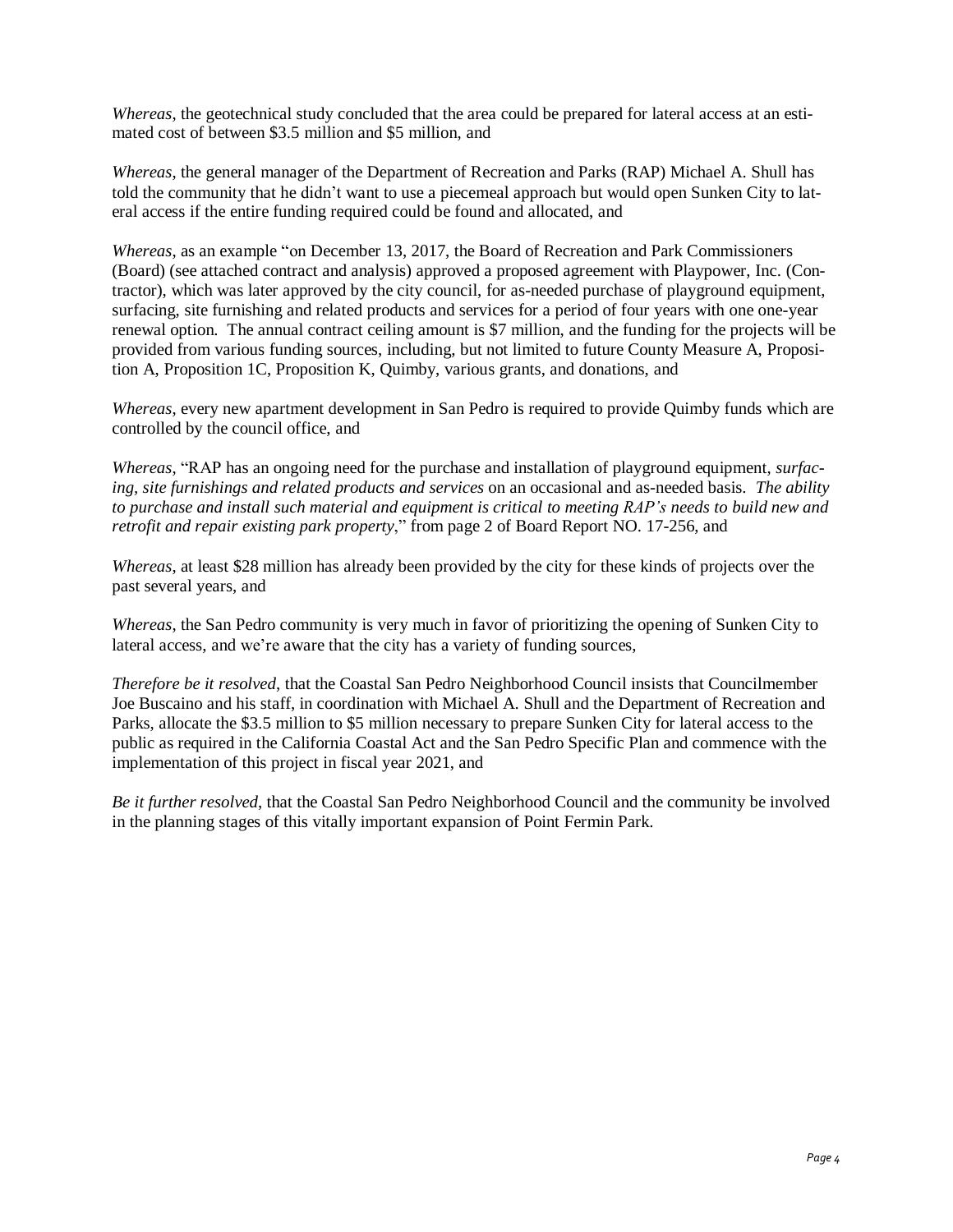#### **11. Motion regarding cleanup of trash at Gulch Road / Beacon Street generated by homeless encampments.**

Whereas, over the past month numerous homeless encampments have appeared along Gulch Road between Beacon and Miner Streets in San Pedro, and

Whereas, the homeless population along Gulch Road is generating large piles of trash near the intersection of Gulch and Beacon Street, and

Whereas, the volume of trash far exceeds the disposal capacity of the trash cans available to local residents and the Muller House Museum, and

Whereas, the trash is creating a public health hazard with broken glass, rotted food and human excrement, and

Whereas, the trash piles, at times, encroach on the public right of way, impeding the passage of automobiles and buses, and

Whereas, a local cleanup volunteer indicates he can no longer take the trash from this location due to odor complaints from neighbors near his dumpster, and

Whereas, multiple requests to LA Sanitation via my LA311 for trash pickup at this location result in a response that the request is being "assessed" relative to Homeless Procedures,

Therefore be it resolved, that the Coastal San Pedro Neighborhood Council requests that the Los Angeles Department of Sanitation commence routine trash cleanups along Gulch Road between Beacon and Miner Streets no less frequently than once per week.

## **12. Comments regarding the Board of Neighborhood Commissioners' proposed digital media policy.**

*Administration Operations Committee*

Resolved, the Coastal San Pedro Neighborhood Council offers the following comments regarding the Board of Neighborhood Commissioners' proposed digital media policy:

Section 1: the definition of what is "proper use" of neighborhood councils' communications platforms is too narrow and should be rewritten to include additional purposes.

Section 9: the wording of this section should be altered to indicate that these are recommendations and not regulations.

Section 9.5 should state clearly that no determination of fact regarding use of social media or application of remedies should occur unless, and until, a specific complaint has been made and the grievance process completed.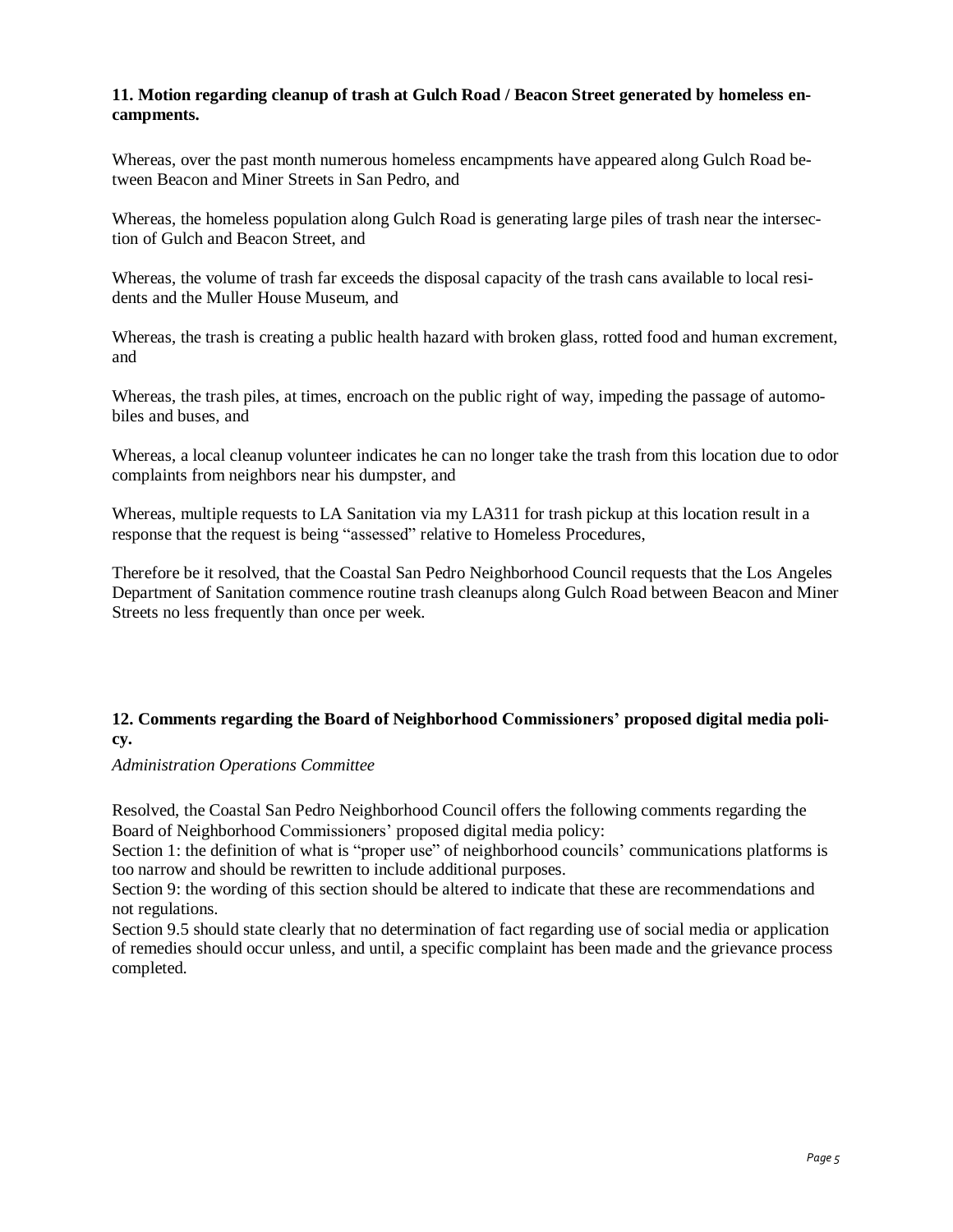## **13. Re-evaluation of risks posed by Rancho liquid propane storage facility.**

#### *Environment and Sustainability Committee*

Whereas, the Northwest San Pedro Neighborhood Council adopted a resolution (defined further below) requesting the re-evaluation of risks posed by the Rancho liquid propane storage facility and the immediate implementation of associated actions; and,

Whereas the Coastal San Pedro Neighborhood Council adopted resolutions requesting the closure or relocation of the Rancho LPG facility and the evaluation of risks associated with the facility;

Therefore, be it resolved, the Coastal San Pedro Neighborhood Council supports the Northwest San Pedro Neighborhood Council's resolution requesting the re-evaluation of risks and the recommendation of associated immediate actions.

#### *Northwest San Pedro Neighborhood Council Board Resolution Adopted November 9, 2020*

Therefore, the Northwest San Pedro Neighborhood Council requests that the Governor of California, Mayor of Los Angeles, Port of Los Angeles, and the Los Angeles Unified School District each take steps to ensure that the various risks posed by the operation of the Rancho LPG storage facility are reevaluated, and that the Governor and Mayor ensure that such renewed efforts are coordinated with the appropriate California state and local agencies, commissions, the California Legislature, and the relevant federal departments and agencies.

The following items should be considered for immediate action:

- 1. The conversion of the existing temporary month-to-month Westmont rail- spur operating agreement to a long-term lease with all the terms of such an agreement including a new risk assessment.
- 2. The amendment of the operating agreement and rail spur permit to reflect the transport of hazardous material.
- 3. The amendment of the operating agreement and rail spur permit to include insurance commensurate with the risk for that use considering its dangerous nature in close proximity to a dense population and the fair market value of property assets subject to harm from an accident.
- 4. The hiring of a consultant by LAUSD to prepare the required safety studies for the schools near the Rancho LPG facility, including an evacuation plan and reasonable mitigation measures.

#### **18. Reallocation of budget funds**

*Administrative Operations Committee*

Resolved, the Coastal San Pedro Neighborhood Council reallocates budget funds as follows: transfer \$7,000 from office/operational expenditures and \$2,656.44 from outreach expenditures to neighborhood purpose grants.